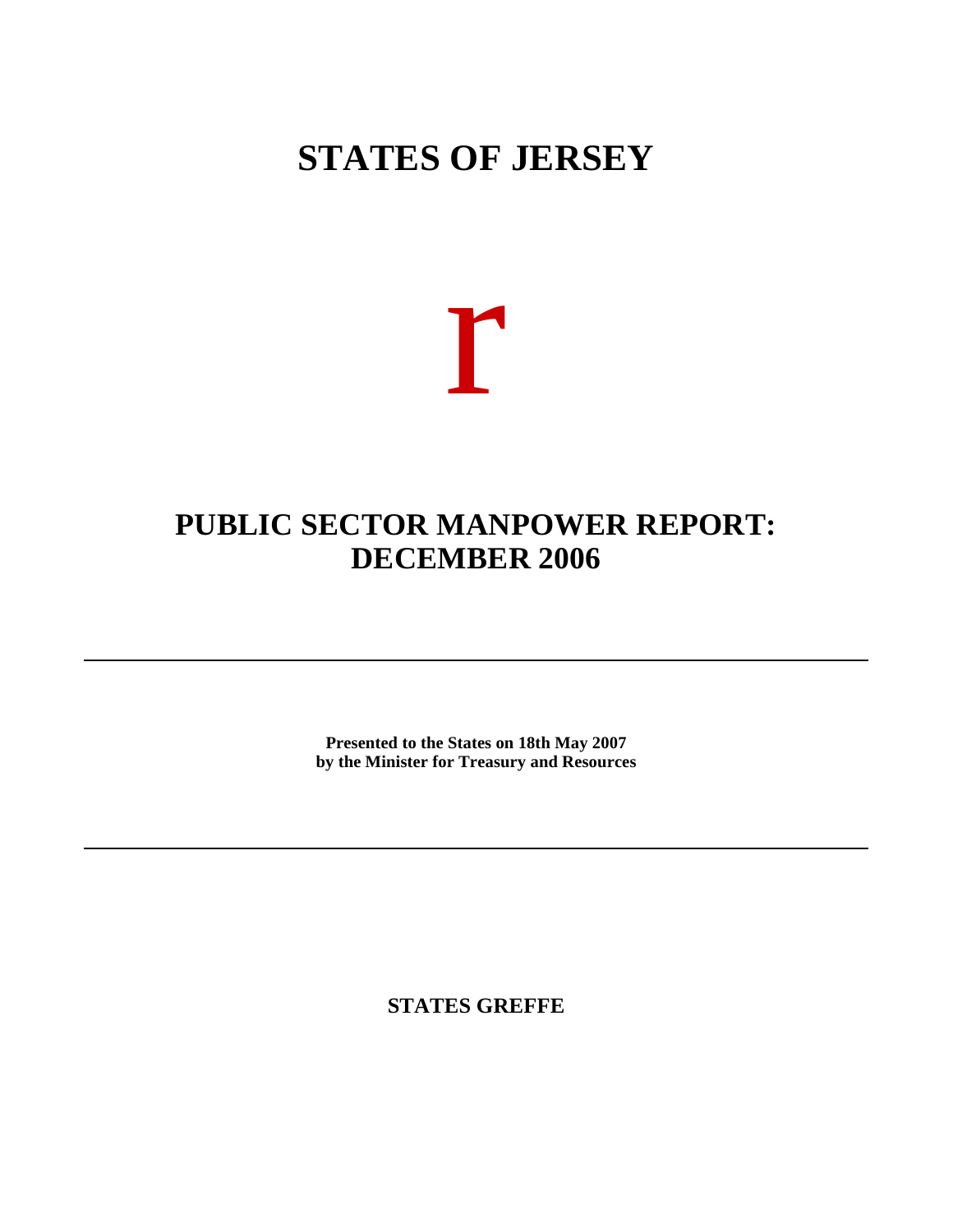#### **TREASURY AND RESOURCES REPORT ON PUBLIC SECTOR MANPOWER DECEMBER 2006**

This report provides detailed information about the numbers of people working for the States and delivering services to the people of Jersey.

The report gives details of actual Headcount numbers within the Public Sector and shows the changes in the number of budgeted posts in the States. This means that States reporting is consistent with that of the Private Sector. The States complies with such requirements on a voluntary basis.

The information relates to the 12 month period ending December 2006 and excludes areas of the States which are self-funding trading operations, namely Jersey Airport and Jersey Harbours.

Appendix A details the actual numbers of permanent and contract J Category employees for headcount numbers.

The Treasury and Resources Minister is responsible for authorising headcount limits. Departments then have the authority to employ up to those agreed numbers.

The actual number of staff employed by the States over the year to 31 December 2006 increased by 82 or 1.3% from 6480 to 6562. 80% of the increase can be attributed to an increase in Health and Social Services staff as a result of filling vacancies and States-approved growth.

#### **Re-issue Note**

\_\_\_\_\_\_\_\_\_\_\_\_\_\_\_\_\_\_\_\_\_\_\_\_\_\_\_\_\_\_\_\_\_\_\_\_\_\_\_\_\_\_\_\_\_\_\_\_\_\_\_\_\_\_\_\_\_\_\_\_\_\_\_

This Report has been re-issued as the information relating to new posts on page 5 for the Chief Minister's Office has been amended.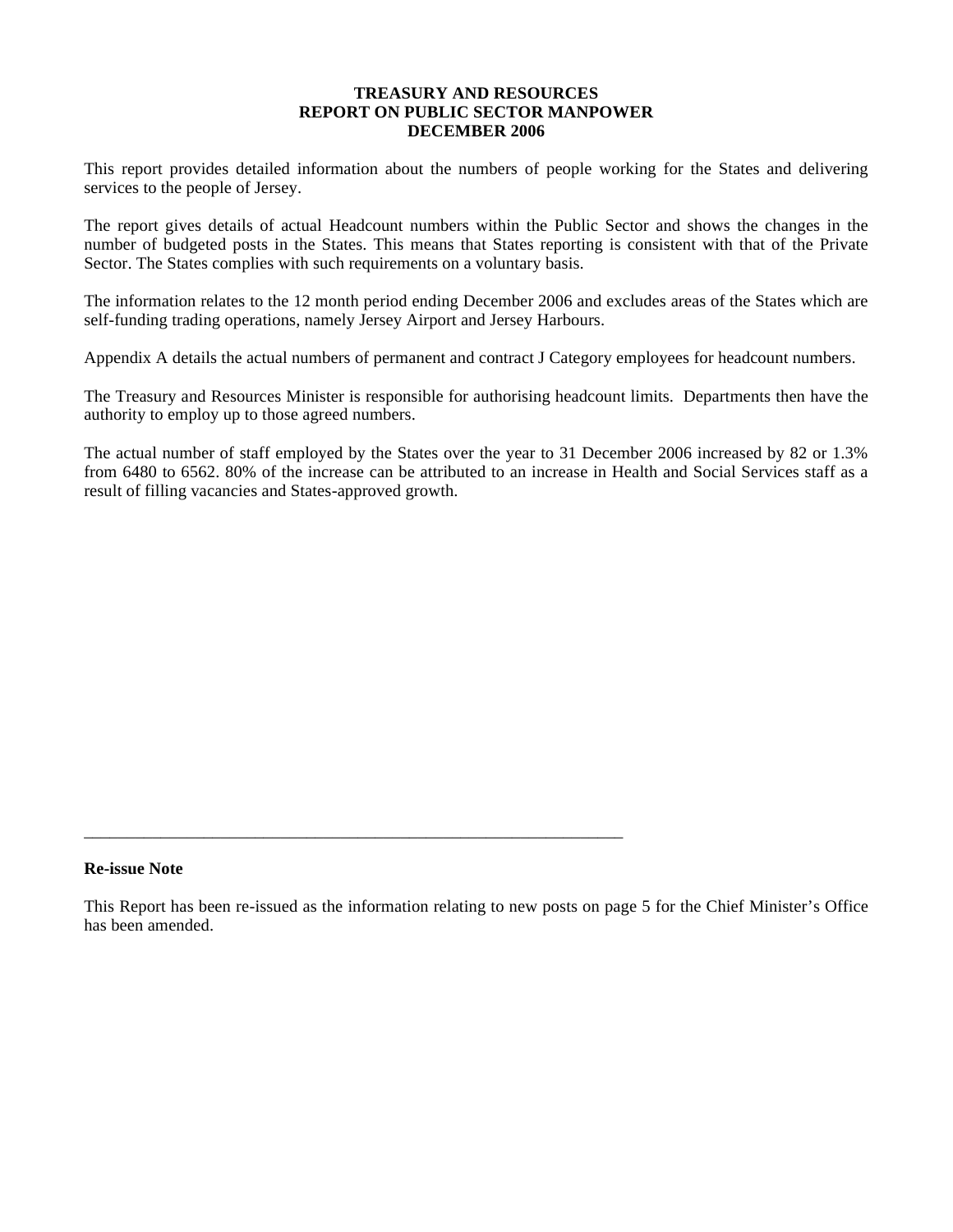#### **Overview**

The pie chart below illustrates the proportional distribution of actual headcount by Department.



#### **Department Headcount**

Headcount pays no regard to the amount of hours worked by an employee, but rather counts the number of posts employed against by the States in compliance with the manpower reporting requirements for the Private Sector.

The table below shows the **actual** headcount numbers for the year to 31 December 2006. The figures include Contract, Trainee, Workwise and Seasonal employees.

| <b>Department</b>                       | <b>Actual Dec-</b><br>06 |
|-----------------------------------------|--------------------------|
| <b>Chief Minister's Department</b>      | 193                      |
| Non Executive Departments               | 208                      |
| <b>Treasury and Resources</b>           | 229                      |
| Economic Development                    | 61                       |
| Planning and Environment                | 123                      |
| <b>Transport and Technical Services</b> | 551                      |
| <b>Health and Social Services</b>       | 2471                     |
| <b>Education, Sport and Culture</b>     | 1877                     |
| Home Affairs                            | 653                      |
| Social Security                         | 133                      |
| Housing                                 | 63                       |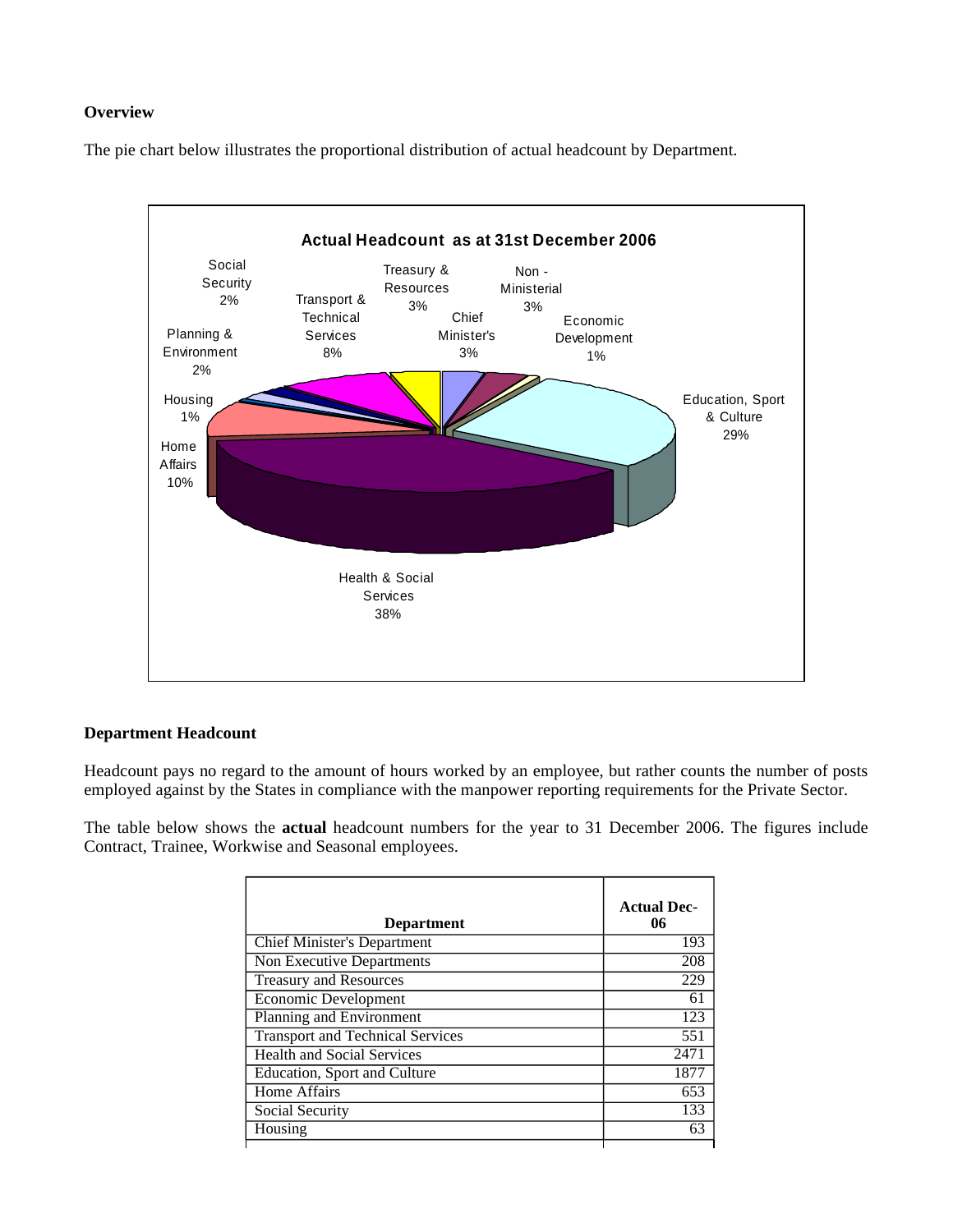| 6562<br><b>Total</b> |
|----------------------|
|----------------------|

The following table shows the budgeted movement in staff posts over the year to 31 December 2006. The 2005 figures have been restated to include the transfers which occurred over the year and provide a like-for-like comparison.

| <b>Department</b>                         | <b>Budgeted</b><br>$Dec-05$<br><b>Restated</b> | <b>Budgeted</b><br><b>Dec-06</b> | <b>Movement</b> |
|-------------------------------------------|------------------------------------------------|----------------------------------|-----------------|
| <b>Chief Minister's Department</b>        | 197                                            | 199                              | 2               |
| Non Executive Departments                 | 224                                            | 224                              | 0               |
| <b>Treasury and Resources</b>             | 275                                            | 268                              | $-7$            |
| Economic Development                      | 74                                             | 73                               | -1              |
| Planning and Environment                  | 150                                            | 150                              | 0               |
| <b>Transport and Technical Services</b>   | 618                                            | 614                              | -4              |
| Health and Social Services <sup>[1]</sup> | 2433                                           | 2499                             | 66              |
| Education, Sport and Culture              | 1917                                           | 1929                             | 12              |
| <b>Home Affairs</b>                       | 694                                            | 697                              | 3               |
| Social Security                           | 122                                            | 132                              | 10              |
| Housing                                   | 70                                             | 71                               |                 |
| Total                                     | 6774                                           | 6856                             | 82              |

The following tables detail any increases or decreases in **posts** for the year to 31 December 2006 not including departmental transfers.

| <b>CHIEF MINISTER'S</b> |                                        |  |
|-------------------------|----------------------------------------|--|
| <b>Other Movements</b>  | <b>Reason/Details</b>                  |  |
| New posts               | $2x$ IT (1 a contract post to 31/7/07) |  |
| <b>Post Reductions</b>  |                                        |  |
| (Decrease)/Increase     |                                        |  |

| <b>NON EXECUTIVE</b>   |                       |  |
|------------------------|-----------------------|--|
| <b>Other Movements</b> | <b>Reason/Details</b> |  |
| New posts              |                       |  |
| Post Reductions        |                       |  |
| (Decrease)/Increase    |                       |  |

| <b>TREASURY AND RESOURCES</b> |                                             |  |
|-------------------------------|---------------------------------------------|--|
| <b>Movement</b>               | <b>Reason/Details</b>                       |  |
| New posts                     |                                             |  |
|                               | Treasury: Savings through FSR and Financial |  |
| <b>Post Reductions</b>        | Processing -7.                              |  |
| (Decrease)/Increase           |                                             |  |

| <b>ECONOMIC DEVELOPMENT</b> |                               |  |
|-----------------------------|-------------------------------|--|
| <b>Other Movements</b>      | <b>Reason/Details</b>         |  |
| New posts                   |                               |  |
| <b>Post Reduction</b>       | Contract RUDL post deleted -1 |  |
|                             |                               |  |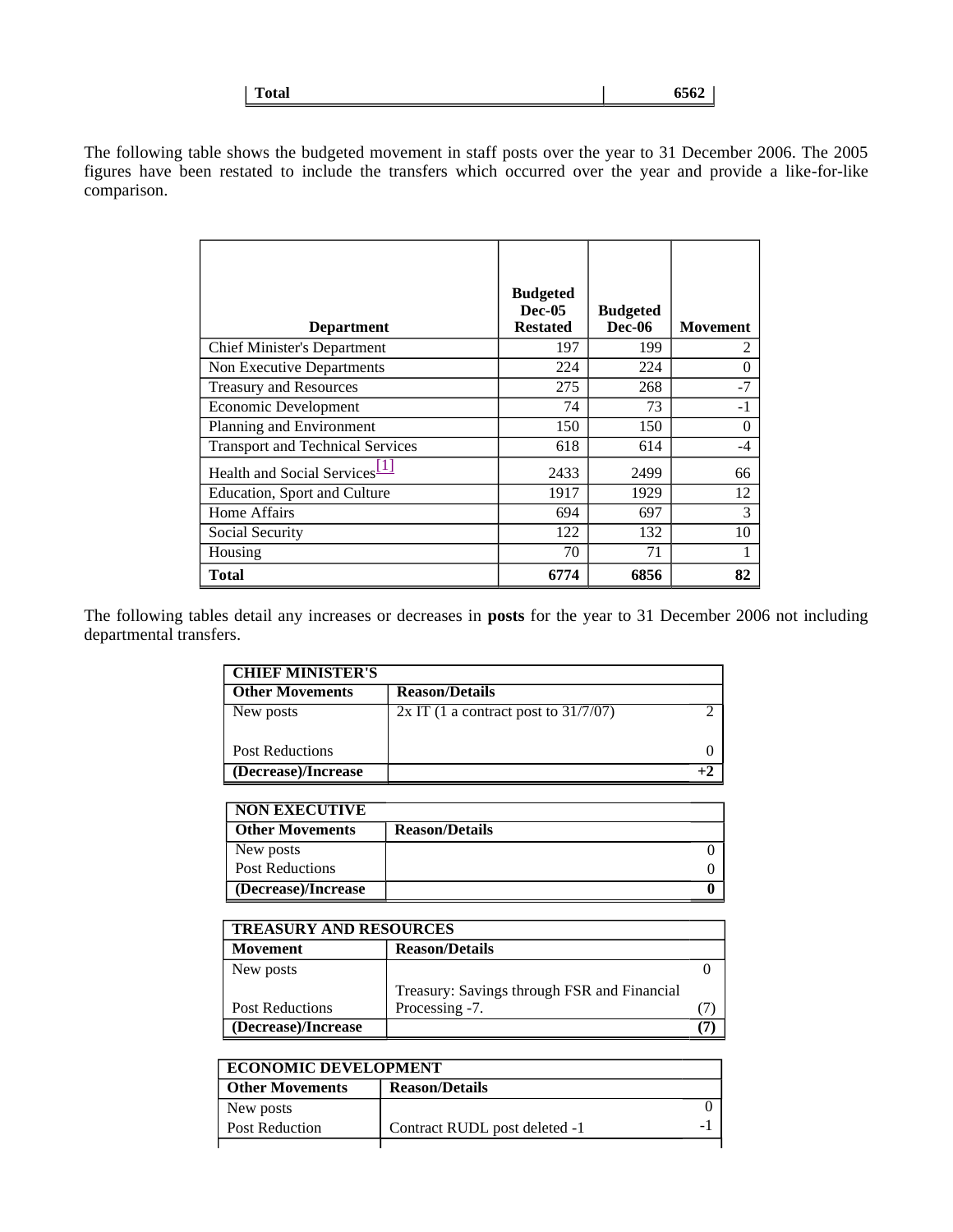| PLANNING AND ENVIRONMENT |                                                                                                                                                                                     |    |
|--------------------------|-------------------------------------------------------------------------------------------------------------------------------------------------------------------------------------|----|
| <b>Other Movements</b>   | <b>Reason/Details</b>                                                                                                                                                               |    |
| New posts                | 2x Senior Planner Appeals, 1x Senior<br>Building Control Surveyor, 2x Job Share<br>(permanent), 1x Job Share (contract)                                                             |    |
| <b>Post Reduction</b>    | $2x$ FSR (permanent) = Meteorological<br>Assistant & Produce Inspector; 4x FSR<br>$(contract) = Senior Building Control (x2)$<br>Assistant Senior Planner & Enforcement<br>Officer. | 6) |
| (Decrease)/Increase      |                                                                                                                                                                                     |    |

| <b>TRANSPORT AND TECHNICAL SERVICES</b> |                                                                                                                               |  |
|-----------------------------------------|-------------------------------------------------------------------------------------------------------------------------------|--|
| <b>Other Movements</b>                  | <b>Reason/Details</b>                                                                                                         |  |
| New posts                               | Project Manager Solid Waste 5yr J Cat +1,<br>Voluntary Redundancies: Municipal<br>Services -1, DVS -1, Engineering Services - |  |
| Post Reduction                          | 1, Records -1, Parking Control -1.                                                                                            |  |
| (Decrease)/Increase                     |                                                                                                                               |  |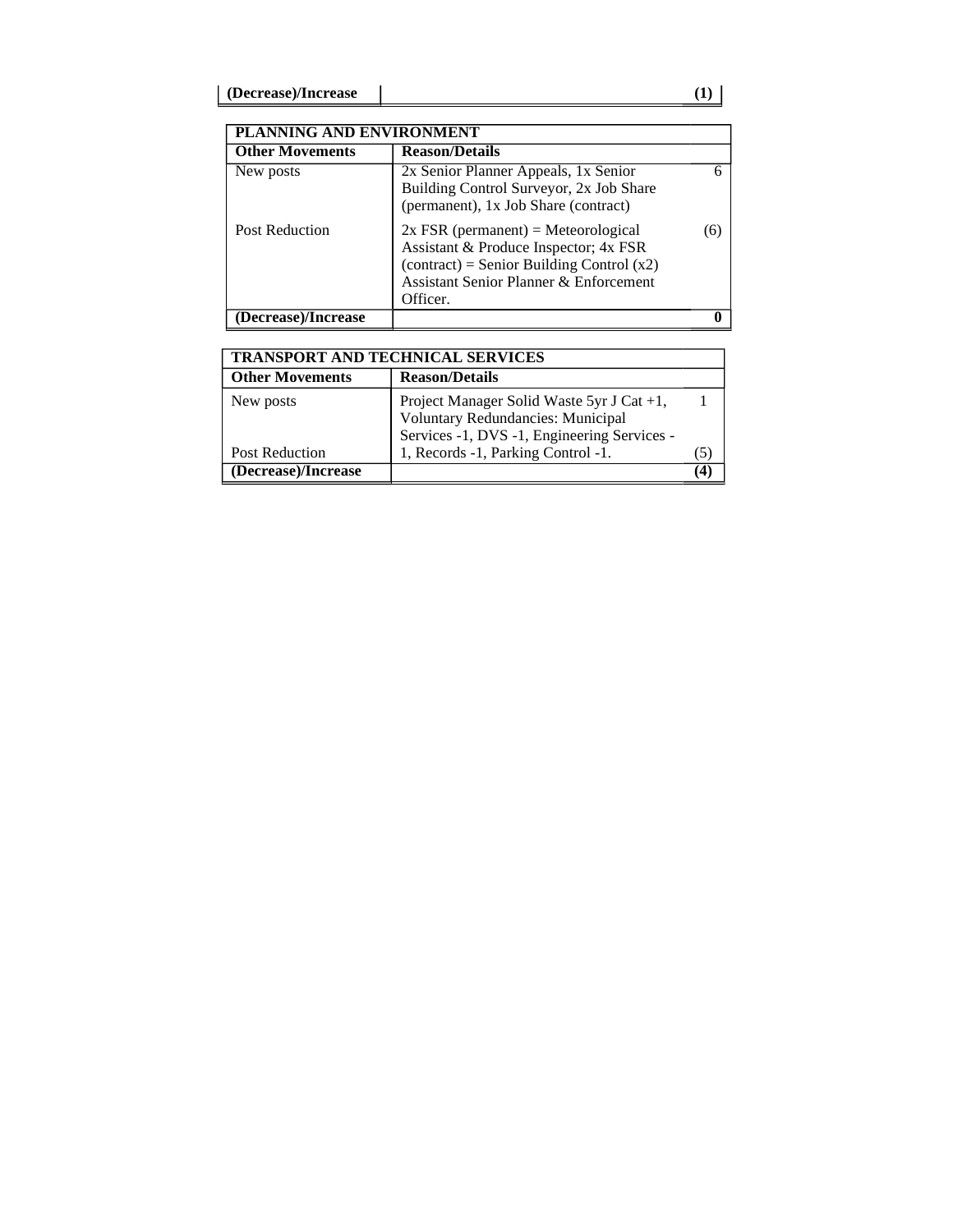| <b>EDUCATION, SPORT AND CULTURE</b> |                                                                                                       |    |
|-------------------------------------|-------------------------------------------------------------------------------------------------------|----|
| <b>Other Movements</b>              | <b>Reason/Details</b>                                                                                 |    |
| New posts                           | Resource Allocation $+41$ , Others including<br>Education Support Staff +39, Manual<br>workers $+4$ . | 84 |
| <b>Post Reduction</b>               | Heads & Deputies -4, Lecturers -16,<br>Teachers -44, College Managers -3, Youth<br>Service -5         | 72 |
| (Decrease)/Increase                 |                                                                                                       |    |

| <b>HOME AFFAIRS</b>    |                                             |  |
|------------------------|---------------------------------------------|--|
| <b>Other Movements</b> | <b>Reason/Details</b>                       |  |
|                        | Customs and Immigration $+1$ , Prison 1 FTE |  |
| New posts              | split into 2 further posts $+2$             |  |
| <b>Post Reduction</b>  |                                             |  |
| (Decrease)/Increase    |                                             |  |

| <b>SOCIAL SECURITY</b> |                                                                                                           |  |
|------------------------|-----------------------------------------------------------------------------------------------------------|--|
| <b>Other Movements</b> | <b>Reason/Details</b>                                                                                     |  |
| New posts              | Income Support $+5$ , TV Licences $+1$ ,<br>Christmas Bonus Clerk +1, Historical<br>Anomaly Correction +3 |  |
| Post Reduction         |                                                                                                           |  |
| (Decrease)/Increase    |                                                                                                           |  |

| <b>HOUSING</b>         |                         |  |
|------------------------|-------------------------|--|
| <b>Other Movements</b> | <b>Reason/Details</b>   |  |
| New posts              | <b>Finance Director</b> |  |
| <b>Post Reduction</b>  |                         |  |
| (Decrease)/Increase    |                         |  |

| <b>HEALTH AND SOCIAL SERVICES</b> |                                                                                                                                                                                            |    |
|-----------------------------------|--------------------------------------------------------------------------------------------------------------------------------------------------------------------------------------------|----|
| <b>Other Movements</b>            | <b>Reason/Details</b>                                                                                                                                                                      |    |
| New posts                         | Vacancies filled and Approved Growth:<br>Physiotherapists, Occupational Therapists,<br>Speech and Language Therapists, Scientists,<br>Radiographers, Paramedics, Porters and<br>Domestics. | 66 |
| <b>Post Reduction</b>             |                                                                                                                                                                                            |    |
| (Decrease)/Increase               |                                                                                                                                                                                            |    |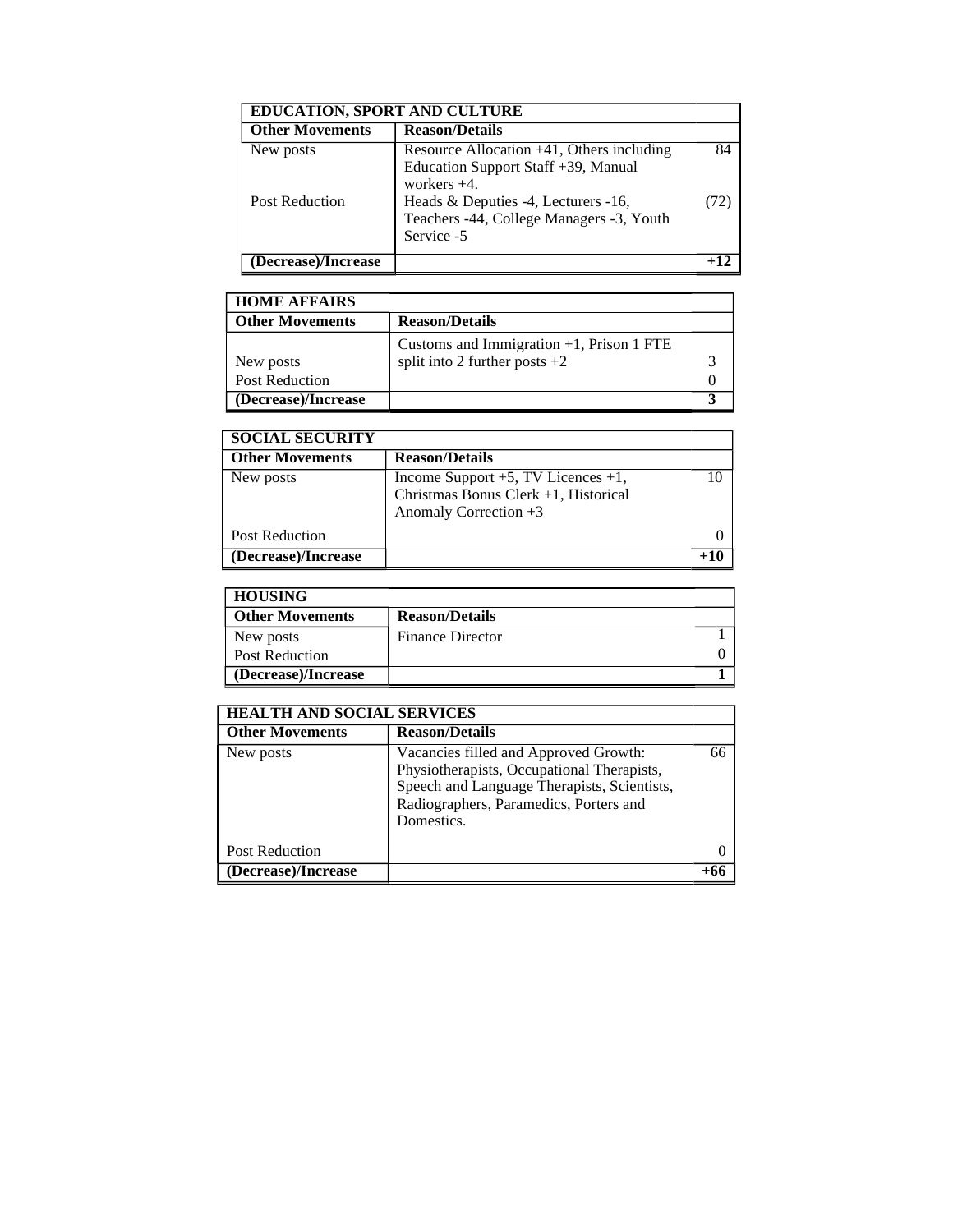The tables below detail the **post** transfers between departments for the year to 31 December 2006. Due to the nature of the information produced, it is not possible to determine whether these posts were vacant when transferred and if they were, whether they were subsequently filled after the transfer date but before the year end date.

| <b>CHIEF MINISTER'S DEPARTMENT</b>      |                  |                  |                  |  |
|-----------------------------------------|------------------|------------------|------------------|--|
|                                         | <b>Transfers</b> | <b>Transfers</b> | Net.             |  |
| <b>Department</b>                       | From             | Tо               | <b>Transfers</b> |  |
| <b>Treasury and Resources</b>           | 8                |                  | 8                |  |
| <b>Transport and Technical Services</b> | 13               |                  | 13               |  |
| Home Affairs                            |                  |                  |                  |  |
| Housing                                 | 15               |                  | 15               |  |
| <b>Health and Social Services</b>       | 28               |                  | 28               |  |
| Economic Development                    | 3                |                  | 3                |  |
| Education, Sport and Culture            | 13               |                  | 13               |  |
| Planning and Environment                |                  |                  |                  |  |
| Social Security                         | q                |                  | q                |  |
| Non Executive                           |                  |                  | 9                |  |
| <b>Total Net Transfers</b>              |                  |                  | +105             |  |

| <b>NON EXECUTIVE DEPARTMENTS</b> |                  |                  |                  |
|----------------------------------|------------------|------------------|------------------|
|                                  | <b>Transfers</b> | <b>Transfers</b> | Net.             |
| <b>Department</b>                | From             | Tо               | <b>Transfers</b> |
| Chief Minister's                 |                  | -9               |                  |
| <b>Total Net Transfers</b>       |                  |                  | -9               |

| <b>TREASURY AND RESOURCES</b>           |                  |                  |                  |
|-----------------------------------------|------------------|------------------|------------------|
|                                         | <b>Transfers</b> | <b>Transfers</b> | Net.             |
| <b>Department</b>                       | From             | Tо               | <b>Transfers</b> |
| <b>Chief Minister's</b>                 |                  | -8               | -8               |
| Home Affairs                            |                  |                  |                  |
| Education, Sport and Culture            | 15               |                  | 15               |
| <b>Health and Social Services</b>       |                  |                  |                  |
| Economic Development                    |                  |                  |                  |
| Planning and Environment                | 10               |                  | 10               |
| <b>Transport and Technical Services</b> | 27               |                  | 28               |
| <b>Total Net Transfers</b>              |                  |                  | $+55$            |

| <b>ECONOMIC DEVELOPMENT</b>   |                  |                  |                  |
|-------------------------------|------------------|------------------|------------------|
|                               | <b>Transfers</b> | <b>Transfers</b> | Net.             |
| <b>Department</b>             | From             | Tо               | <b>Transfers</b> |
| <b>Treasury and Resources</b> |                  |                  |                  |
| Chief Minister's              |                  | -3               | $-3$             |
| Jersey Harbours (Note 1)      |                  |                  |                  |
| <b>Total Net Transfers</b>    |                  |                  |                  |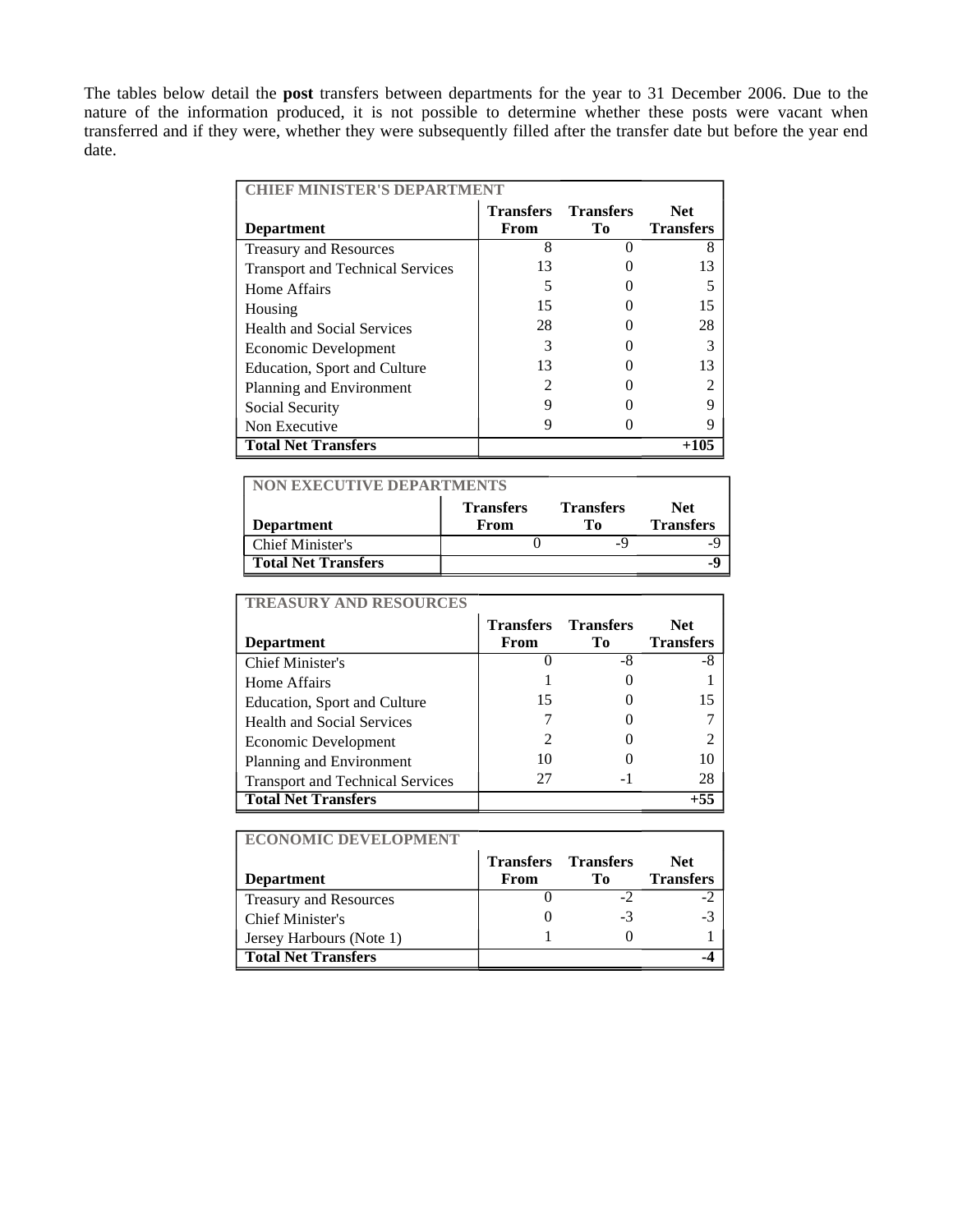| <b>PLANNING AND</b><br><b>ENVIRONMENT</b> |                                    |       |                                |
|-------------------------------------------|------------------------------------|-------|--------------------------------|
| <b>Department</b>                         | <b>Transfers Transfers</b><br>From | Tо    | <b>Net</b><br><b>Transfers</b> |
| Treasury and Resources                    |                                    | $-10$ | $-10$                          |
| <b>Chief Minister's</b>                   |                                    |       |                                |
| <b>Total Net Transfers</b>                |                                    |       |                                |

| <b>TRANSPORT AND</b><br><b>TECHNICAL SERVICES</b> |      |                                  |                                |
|---------------------------------------------------|------|----------------------------------|--------------------------------|
| <b>Department</b>                                 | From | <b>Transfers Transfers</b><br>To | <b>Net</b><br><b>Transfers</b> |
| Home Affairs                                      | 21   |                                  | 21                             |
| <b>Treasury and Resources</b>                     |      | -27                              | $-28$                          |
| Chief Minister's                                  |      | $-13$                            | $-13$                          |
| Jersey Harbours (Note 1)                          | 58   |                                  | 58                             |
| <b>Total Net Transfers</b>                        |      |                                  | $+38$                          |

| <b>HEALTH AND SOCIAL</b><br><b>SERVICES</b> |                            |       |                  |
|---------------------------------------------|----------------------------|-------|------------------|
|                                             | <b>Transfers Transfers</b> |       | <b>Net</b>       |
| <b>Department</b>                           | From                       | To    | <b>Transfers</b> |
| <b>Chief Minister's</b>                     |                            | $-28$ | $-28$            |
| <b>Treasury and Resources</b>               |                            | -7    | $-7$             |
| Home Affairs                                |                            |       |                  |
| Education, Sport and Culture                | 38                         |       | 38               |
| <b>Total Net Transfers</b>                  |                            |       |                  |

| <b>EDUCATION, SPORT AND</b><br><b>CULTURE</b> |                          |                        |                                |
|-----------------------------------------------|--------------------------|------------------------|--------------------------------|
| <b>Department</b>                             | <b>Transfers</b><br>From | <b>Transfers</b><br>To | <b>Net</b><br><b>Transfers</b> |
| Chief Minister's                              |                          | $-13$                  | $-13$                          |
| Treasury and Resources                        |                          | $-1.5$                 | $-15$                          |
| <b>Health and Social Services</b>             |                          | -38                    | $-38$                          |
| <b>Total Net Transfers</b>                    |                          |                        |                                |

| <b>HOME AFFAIRS</b>                     |                          |                          |                          |
|-----------------------------------------|--------------------------|--------------------------|--------------------------|
| <b>Department</b>                       | <b>Transfers</b><br>From | <b>Transfers</b><br>To   | Net.<br><b>Transfers</b> |
|                                         |                          |                          |                          |
| <b>Chief Minister's</b>                 |                          | -5                       | -5                       |
| <b>Treasury and Resources</b>           |                          | $\overline{\phantom{0}}$ |                          |
| <b>Transport and Technical Services</b> |                          | $-21$                    | $-21$                    |
| <b>Health and Social Services</b>       |                          | -5                       | -5                       |
| <b>Total Net Transfers</b>              |                          |                          |                          |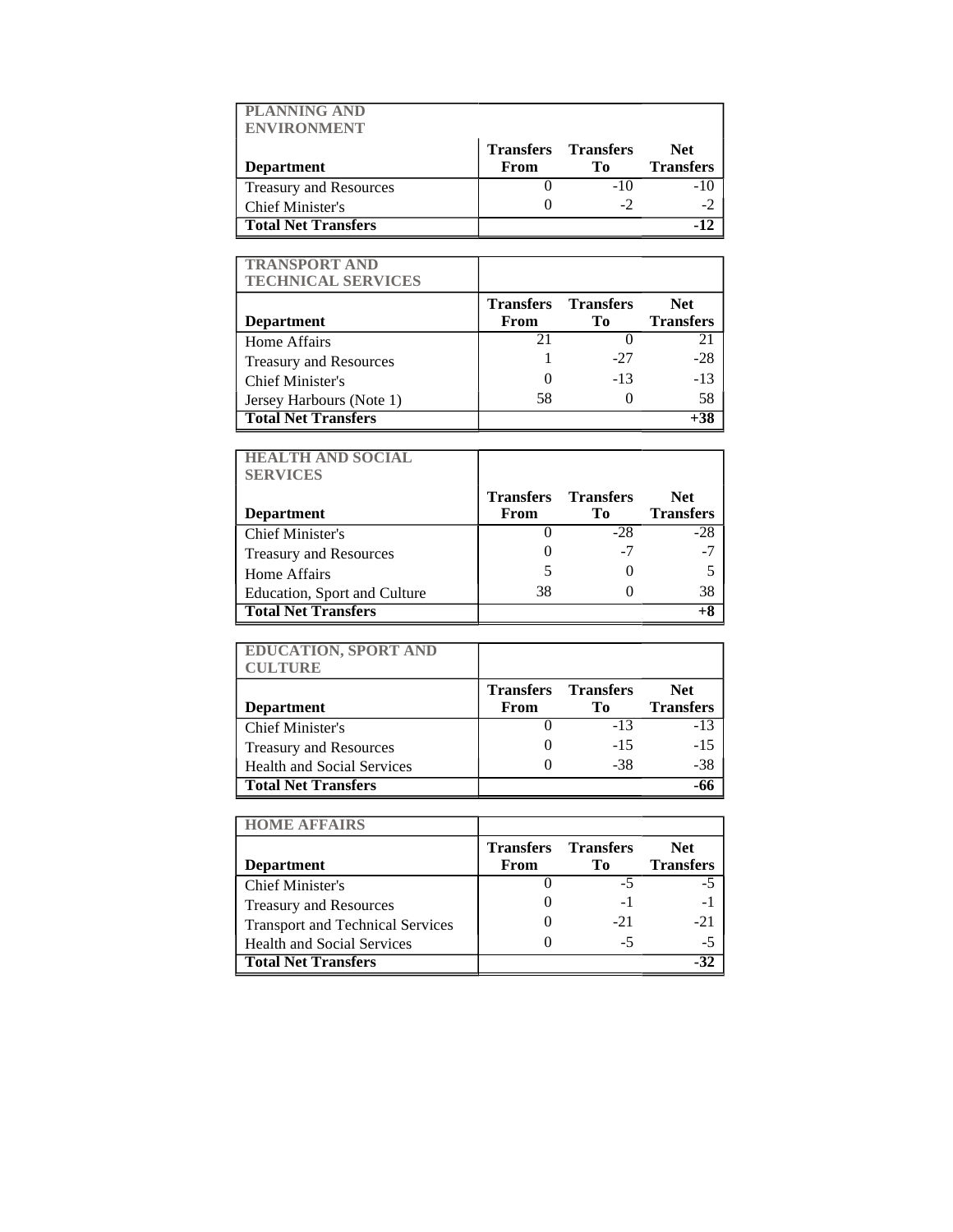| <b>SOCIAL SECURITY</b>     |                                    |    |                          |
|----------------------------|------------------------------------|----|--------------------------|
| <b>Department</b>          | <b>Transfers</b> Transfers<br>From | Тο | Net.<br><b>Transfers</b> |
| Chief Minister's           |                                    |    |                          |
| <b>Total Net Transfers</b> |                                    |    |                          |

| <b>HOUSING</b>             |                          |                        |                          |
|----------------------------|--------------------------|------------------------|--------------------------|
| <b>Department</b>          | <b>Transfers</b><br>From | <b>Transfers</b><br>Tо | Net.<br><b>Transfers</b> |
| Chief Minister's           |                          |                        |                          |
| <b>Total Net Transfers</b> |                          |                        | $-15$                    |